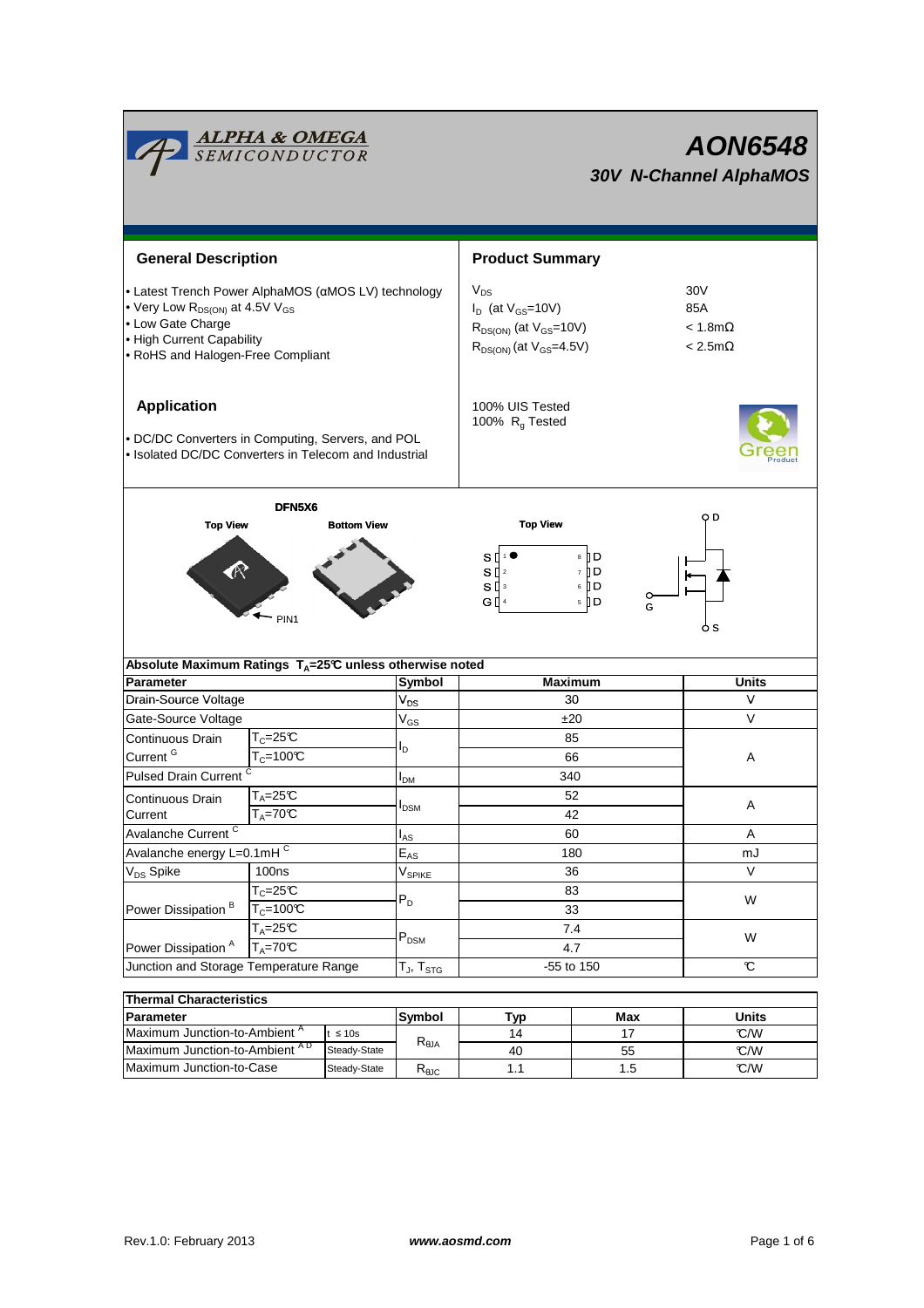

#### **Electrical Characteristics (TJ=25°C unless otherwise noted)**

| <b>Symbol</b>                          | Parameter                                          | <b>Conditions</b>                                                                         |                    | Min | <b>Typ</b>     | Max  | <b>Units</b> |  |  |
|----------------------------------------|----------------------------------------------------|-------------------------------------------------------------------------------------------|--------------------|-----|----------------|------|--------------|--|--|
| <b>STATIC PARAMETERS</b>               |                                                    |                                                                                           |                    |     |                |      |              |  |  |
| $BV_{DSS}$                             | Drain-Source Breakdown Voltage                     | ID=250 $\mu$ A, V <sub>GS</sub> =0V                                                       |                    | 30  |                |      | $\vee$       |  |  |
| $I_{DSS}$                              | Zero Gate Voltage Drain Current                    | $V_{DS}$ =30V, $V_{GS}$ =0V<br>$T_i = 125C$                                               |                    |     |                | 1    | μA           |  |  |
|                                        |                                                    |                                                                                           |                    |     |                | 5    |              |  |  |
| $I_{GSS}$                              | Gate-Body leakage current                          | $V_{DS} = 0V$ , $V_{GS} = \pm 20V$                                                        |                    |     |                | ±100 | nA           |  |  |
| $V_{GS(th)}$                           | Gate Threshold Voltage                             | $V_{DS} = V_{GS}$ , $I_D = 250 \mu A$                                                     |                    | 1.4 | 1.8            | 2.2  | V            |  |  |
| $R_{DS(ON)}$                           |                                                    | $V_{GS}$ =10V, $I_D$ =20A                                                                 |                    |     | 1.4            | 1.8  | $m\Omega$    |  |  |
|                                        | Static Drain-Source On-Resistance                  |                                                                                           | $T_{\rm J}$ =125°C |     | 2              | 2.5  |              |  |  |
|                                        |                                                    | $V_{GS}$ =4.5V, $I_D$ =20A                                                                |                    |     | $\overline{2}$ | 2.5  | $m\Omega$    |  |  |
| $g_{FS}$                               | <b>Forward Transconductance</b>                    | $V_{DS}$ =5V, I <sub>D</sub> =20A                                                         |                    |     | 125            |      | S            |  |  |
| $V_{SD}$                               | Diode Forward Voltage                              | $I_S = 1A$ , $V_{GS} = 0V$                                                                |                    |     | 0.65           | 1    | V            |  |  |
| ıs.                                    | Maximum Body-Diode Continuous Current <sup>G</sup> |                                                                                           |                    |     |                | 85   | A            |  |  |
|                                        | <b>DYNAMIC PARAMETERS</b>                          |                                                                                           |                    |     |                |      |              |  |  |
| $C_{\text{iss}}$                       | Input Capacitance                                  | V <sub>GS</sub> =0V, V <sub>DS</sub> =15V, f=1MHz                                         |                    |     | 4290           |      | pF           |  |  |
| $C_{\rm oss}$                          | <b>Output Capacitance</b>                          |                                                                                           |                    |     | 1680           |      | pF           |  |  |
| $C_{\text{rss}}$                       | Reverse Transfer Capacitance                       |                                                                                           |                    |     | 300            |      | pF           |  |  |
| $\mathsf{R}_{\mathsf{g}}$              | Gate resistance                                    | $V_{GS}$ =0V, $V_{DS}$ =0V, f=1MHz                                                        |                    | 0.4 | 0.8            | 1.2  | Ω            |  |  |
|                                        | <b>SWITCHING PARAMETERS</b>                        |                                                                                           |                    |     |                |      |              |  |  |
| $Q_g(10V)$                             | Total Gate Charge                                  | V <sub>GS</sub> =10V, V <sub>DS</sub> =15V, I <sub>D</sub> =20A                           |                    |     | 65.2           | 90   | nC           |  |  |
| $Q_g(4.5V)$                            | <b>Total Gate Charge</b>                           |                                                                                           |                    |     | 31.2           | 45   | nC           |  |  |
| $\mathsf{Q}_{\mathsf{gs}}$             | Gate Source Charge                                 |                                                                                           |                    |     | 12.6           |      | nC           |  |  |
| $\mathsf{Q}_{\underline{\mathsf{gd}}}$ | Gate Drain Charge                                  |                                                                                           |                    |     | 14.6           |      | nC           |  |  |
| $t_{D(on)}$                            | Turn-On DelayTime                                  |                                                                                           |                    |     | 11             |      | ns           |  |  |
| $\mathfrak{t}_{\mathsf{r}}$            | Turn-On Rise Time                                  | $V_{GS}$ =10V, V <sub>DS</sub> =15V, R <sub>L</sub> =0.75Ω,<br>$R_{\text{GEN}} = 3\Omega$ |                    |     | 9.8            |      | ns           |  |  |
| $t_{D(off)}$                           | Turn-Off DelayTime                                 |                                                                                           |                    |     | 38.8           |      | ns           |  |  |
| $\mathfrak{t}_{\mathsf{f}}$            | <b>Turn-Off Fall Time</b>                          |                                                                                           |                    |     | 11.5           |      | ns           |  |  |
| $t_{rr}$                               | Body Diode Reverse Recovery Time                   | $I_F = 20A$ , dl/dt=500A/ $\mu$ s                                                         |                    |     | 23.5           |      | ns           |  |  |
| $Q_{rr}$                               | Body Diode Reverse Recovery Charge                 | $I_F = 20A$ , dl/dt=500A/ $\mu$ s                                                         |                    |     | 60             |      | nC           |  |  |

A. The value of R<sub>BJA</sub> is measured with the device mounted on 1in<sup>2</sup> FR-4 board with 2oz. Copper, in a still air environment with T<sub>A</sub> =25° C. The Power dissipation P<sub>DSM</sub> is based on R <sub>θJA</sub> t≤ 10s and the maximum allowed junction temperature of 150°C. The value in any given application depends on the user's specific board design.

B. The power dissipation P<sub>D</sub> is based on T<sub>J(MAX)</sub>=150°C, using junction-to-case thermal resistance, and is more useful in setting the upper<br>dissipation limit for cases where additional heatsinking is used.

C. Single pulse width limited by junction temperature  $\overline{T}_{J(MAX)}$ =150°C.

D. The R<sub>θJA</sub> is the sum of the thermal impedance from junction to case R<sub>θJC</sub> and case to ambient.<br>E. The static characteristics in Figures 1 to 6 are obtained using <300μs pulses, duty cycle 0.5% max.

F. These curves are based on the junction-to-case thermal impedance which is measured with the device mounted to a large heatsink, assuming a maximum junction temperature of  $T_{J(MAX)}$ =150° C. The SOA curve provides a single pulse rating.

G. The maximum current rating is package limited.

H. These tests are performed with the device mounted on 1 in<sup>2</sup> FR-4 board with 2oz. Copper, in a still air environment with T<sub>A</sub>=25°C.

THIS PRODUCT HAS BEEN DESIGNED AND QUALIFIED FOR THE CONSUMER MARKET. APPLICATIONS OR USES AS CRITICAL COMPONENTS IN LIFE SUPPORT DEVICES OR SYSTEMS ARE NOT AUTHORIZED. AOS DOES NOT ASSUME ANY LIABILITY ARISING OUT OF SUCH APPLICATIONS OR USES OF ITS PRODUCTS. AOS RESERVES THE RIGHT TO IMPROVE PRODUCT DESIGN, FUNCTIONS AND RELIABILITY WITHOUT NOTICE.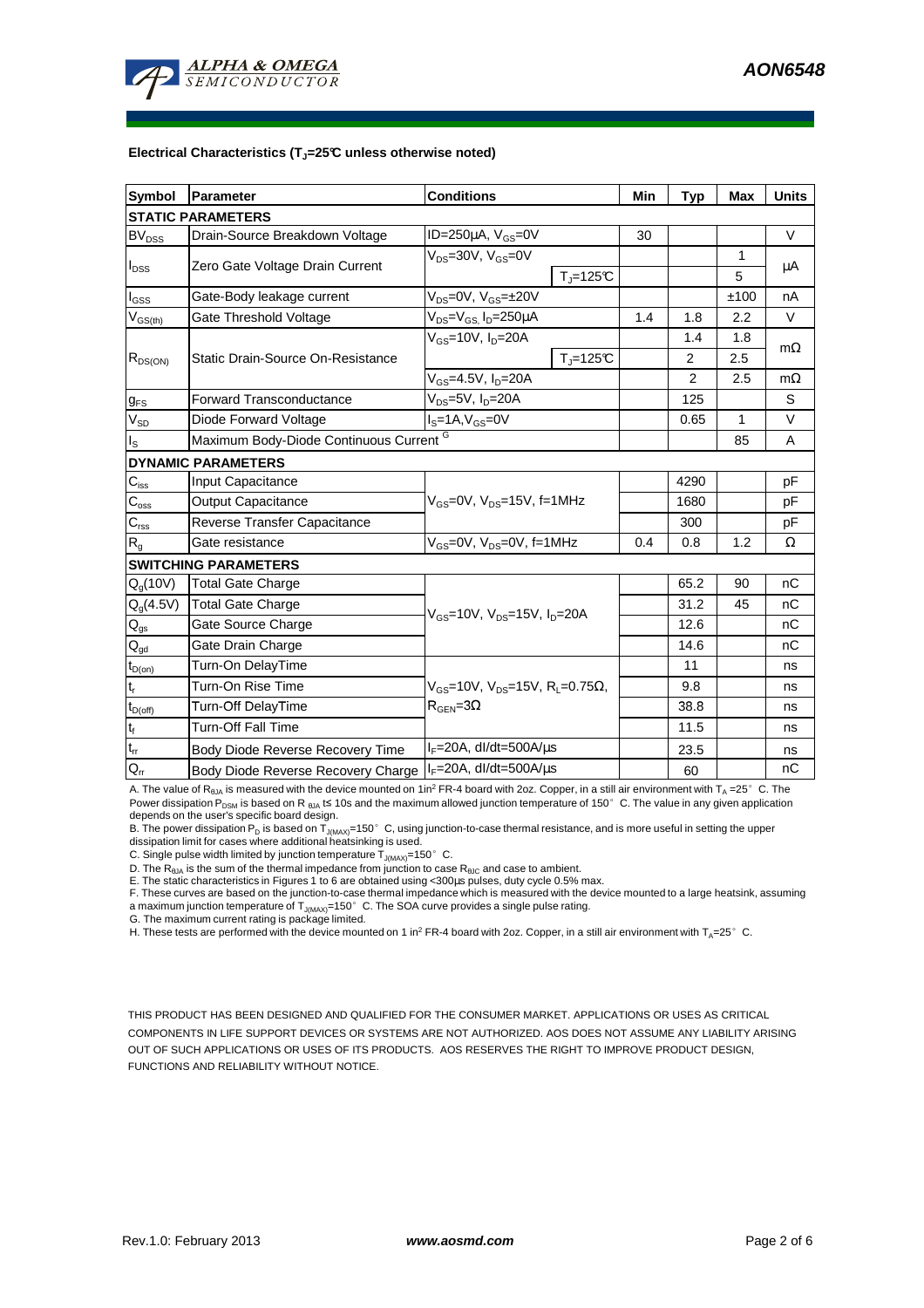

### **TYPICAL ELECTRICAL AND THERMAL CHARACTERISTICS**

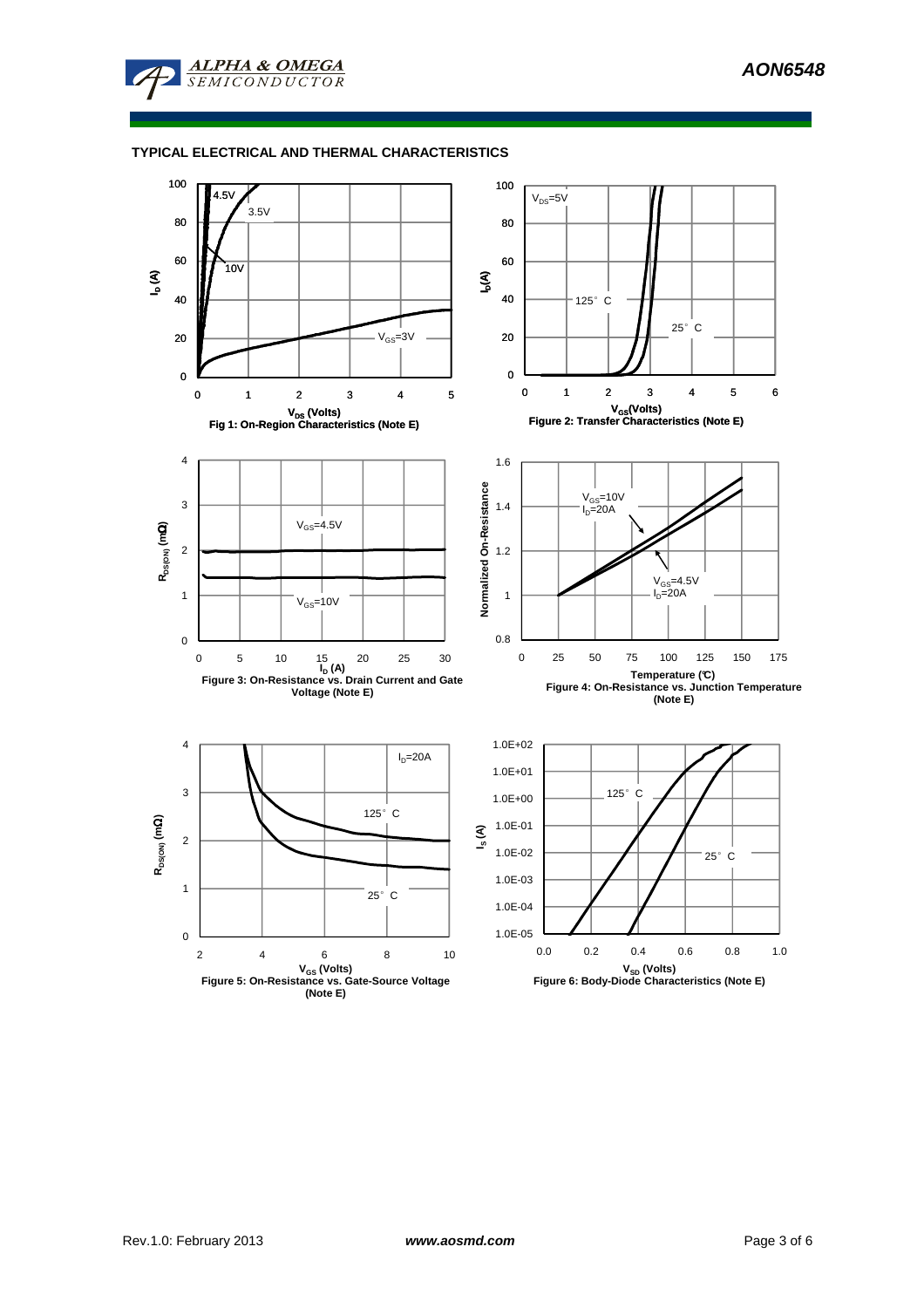

### **TYPICAL ELECTRICAL AND THERMAL CHARACTERISTICS**



**Figure 11: Normalized Maximum Transient Thermal Impedance (Note F)**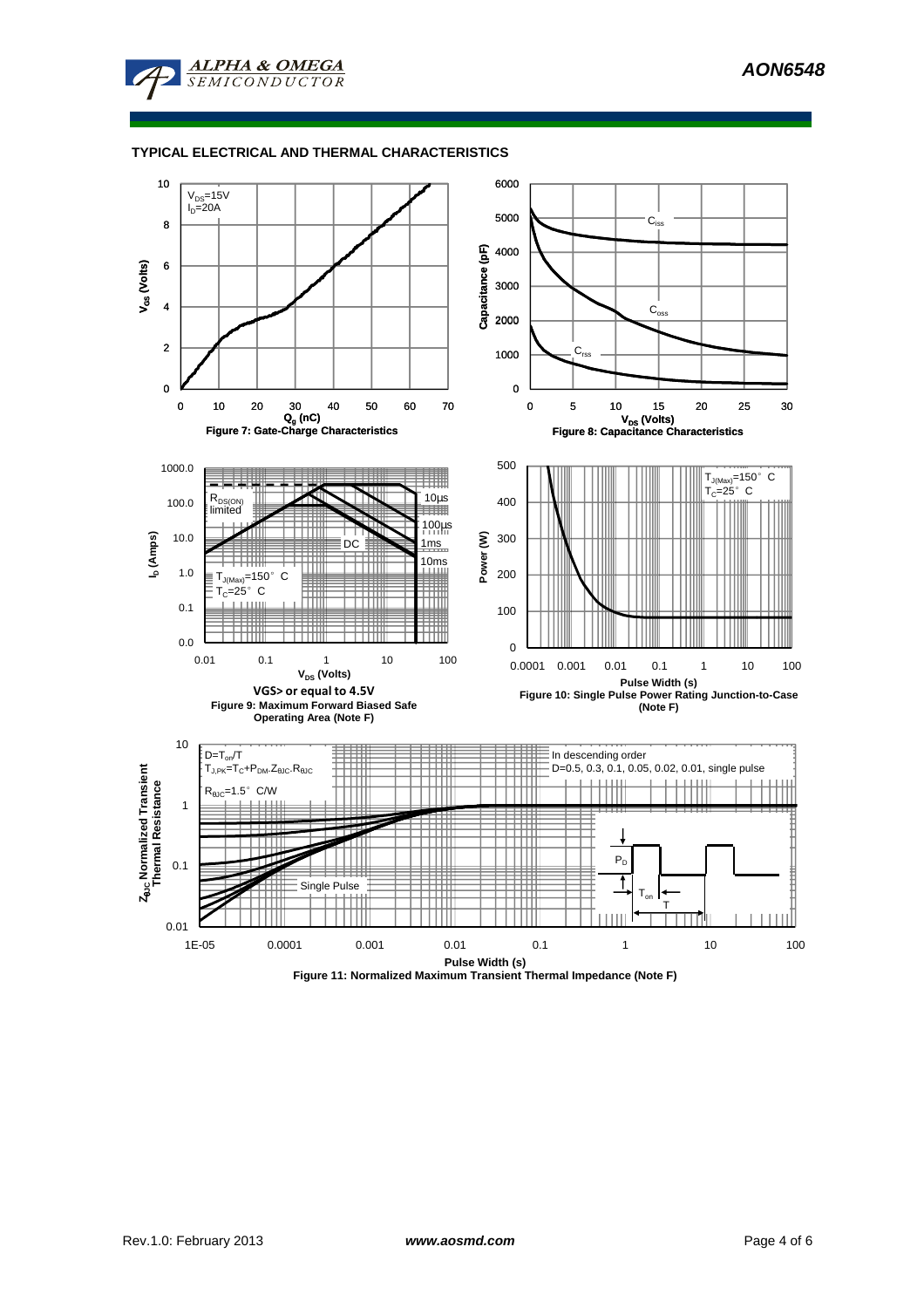

# **TYPICAL ELECTRICAL AND THERMAL CHARACTERISTICS**